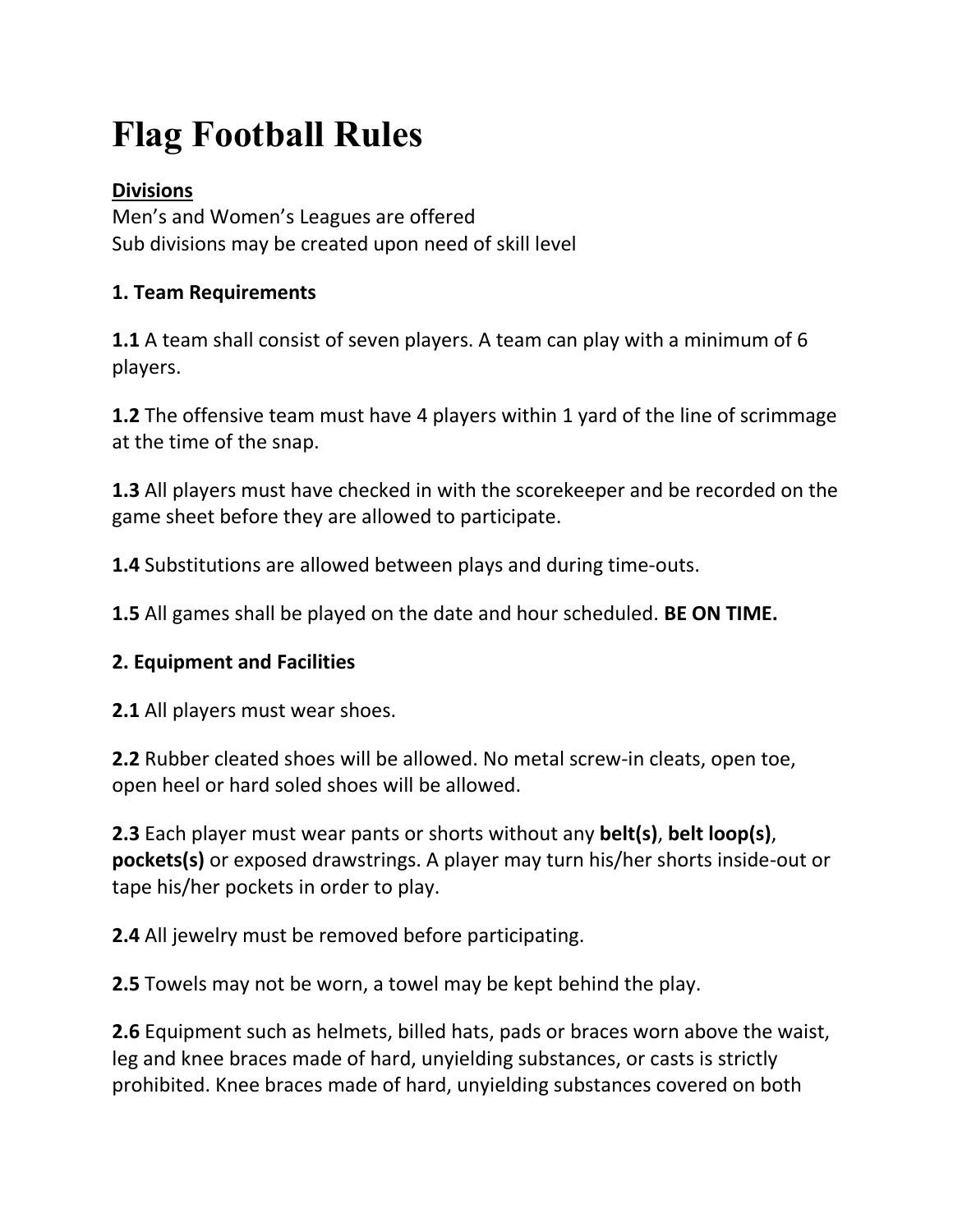sideswith all edges overlapped and any other hard substances covered with at least **2** inch of slow recovery rubber or similar material will be allowed.

**2.7** Each player must wear a one piece belt, without any knots, at the waistline with three flags permanently attached. Flags must have a spring loaded clip. Teams must use flags provided by IM.

**2.8** Teams must wear similar colored shirts or mesh jerseys provided by IM. Shirts must be tucked in the players pants or cut off a minimum of 4 inches above the top of the flag belt.

**2.9** The official ball will be one supplied by IM. Teams may use a legal ball of their choice when in possession.

**2.10** Time and score will be kept by the on-site score keeper.

**2.11** Two discs will be used to mark the offensive and defensive scrimmage line. There will always be a 1 yard neutral zone on all plays.

# **3. Start of Game and Timing**

**3.1** Three minutes before the start of the game, the referee will conduct a captain's meeting in which he/she will designate which captain shall play rock, paper ,scissors and the best 2 out of 3 tries wins(The OBU way…) The captain winning has the options for the first half or shall defer their option to the second half. The options for each half shall be:

**a** .To choose whether his/her team will take the ball or defer.

**b.** To choose the goal his/her team will defend. The captain, not having the first choice of options for a half, shall exercise the remaining option.

**3.2** Games will consist of two halves of 20 minutes each with a 3-5 minute halftime. Timing will be continuous for the first half, and the first 18 minutes of the second half. Only team and official time-outs can stop the clock. The last two minutes before the end of the second half the referee shall stop the clock as in a regular game.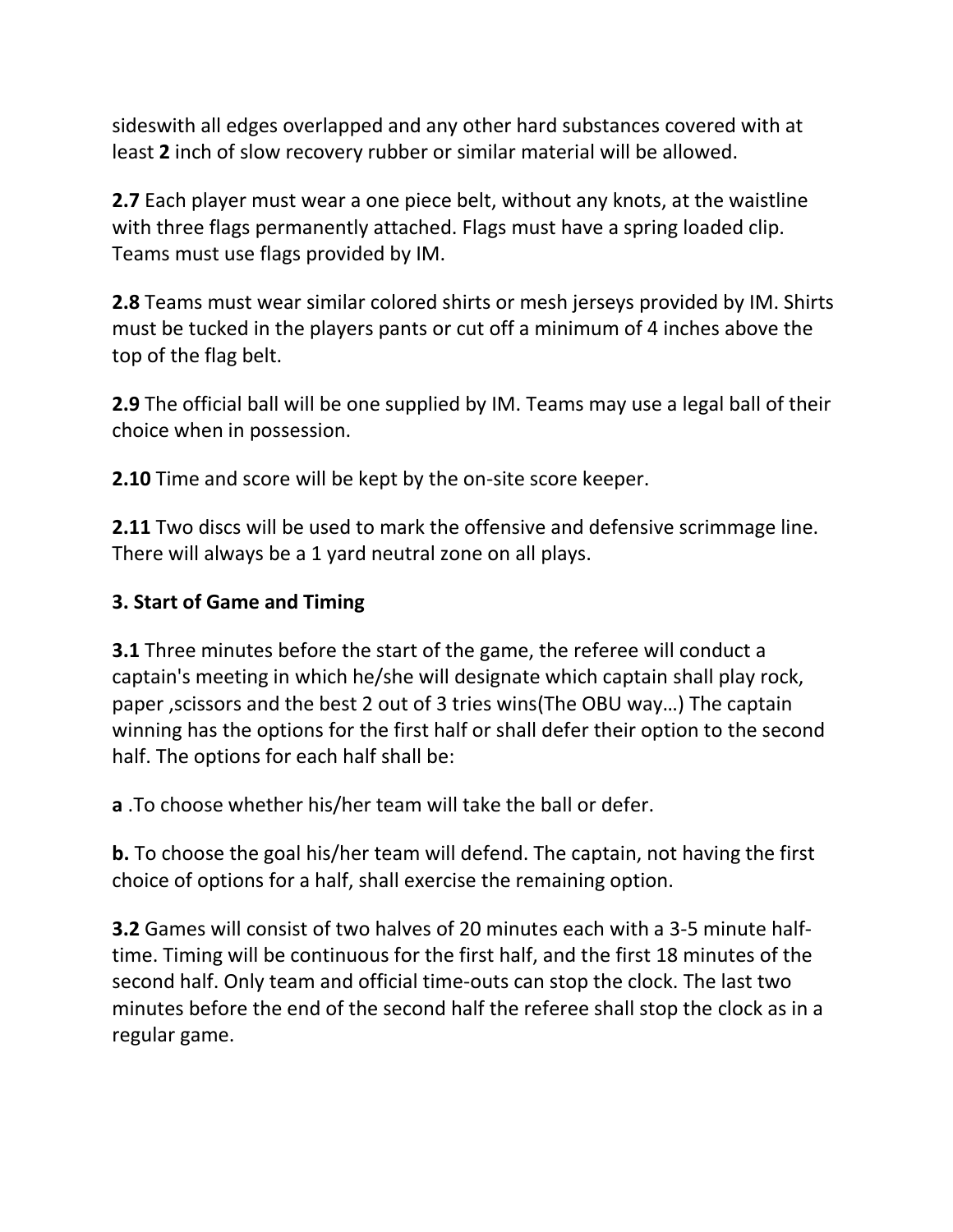**3.3** If a team is leading by 19 points or more in the final two minutes of the game, the mercy rule will be put into effect and the game will be over.

**3.4** During the final two minutes of the game, the clock will stop for:

**a.** Incomplete legal or illegal forward pass - starts on the snap.

**b.** Out of bounds - starts on the snap.

**c.** Safety - starts when the free kick is legally touched.

**d.** Team time-out - starts on the snap.

**e.** First downs - dependent on the previous play.

**f.** Touchdowns - starts on the snap (after the try).

**g.** Penalties - dependent on the previous play.

**h.** Touchback - starts on the snap.

**I.** Inadvertent whistle - starts on the ready.

**j.** Either team awarded a new series - starts on the snap.

**3.5** Two time-outs a half is allowed per team. It will not carry over to the next half. Timeouts will be one minute.

**3.6** The ball must be put into play no more than 25 seconds after the official has placed the ball. The play clock will be kept by the official.

### **4. Game Rules**

**4.2** The ball will be placed on the 14 yard line after every touchdown.

**4.3** A team shall have four consecutive downs to advance to the next zone line-togain (and earn a first down).

**4.4** The zone line-to-gain in any series shall be the zone in advance of the ball, unless distance has been lost due to penalty or failure to gain.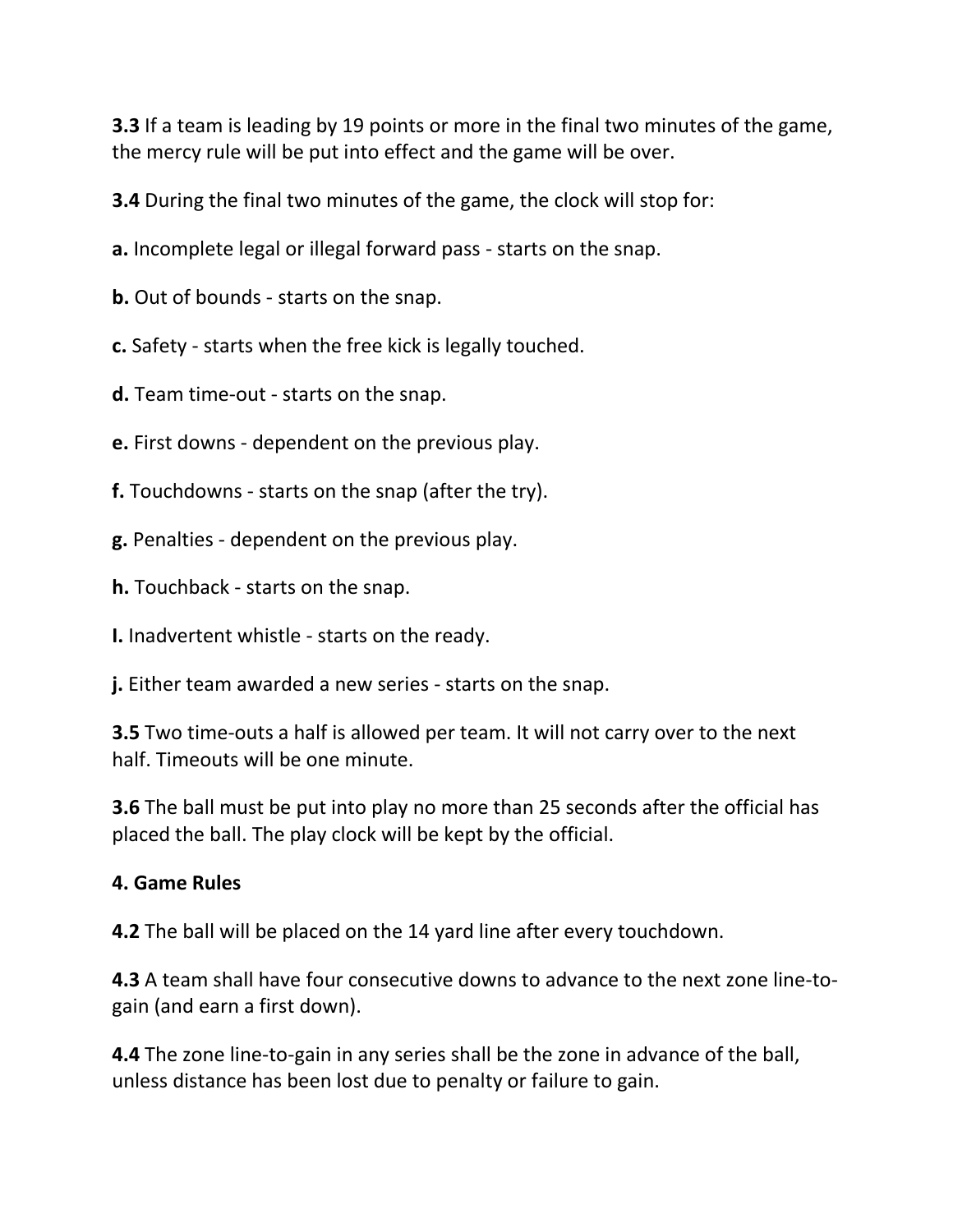**4.5** A new series of downs will be awarded when a team moves the ball into the next zone on a play free from penalty.

## **5. Flag Belt Removal**

**5.1** When the flag belt is taken from the runner, the down shall end and the ball is declared dead. A player who removes the flag belt from the runner should immediately hold the flag belt above his/her head to assist the official in locating the spot where the capture occurred. A ball carrier is considered de-flagged when the clip of the flag belt becomes detached, not where the belt falls to the ground.

**5.2** If a flag belt inadvertently falls off, a one hand tag between the shoulders and the knees constitutes a capture.

**5.3** A player may leave his/her feet to remove a flag.

**5.4** In an attempt to remove the flag belt from the ball carrier, defensive players may contact the body of an opponent with his/her hands. A defensive player may not hold, push or knock the ball carrier down in an attempt to remove the flag.

**5.5** A defensive player may not remove an offensive player's flag when the offensive player does not have the ball. Similarly, the defensive player may not remove the quarterback's flag after the ball has been thrown. Penalty: Illegal flag belt removal, 10 yards.

**5.6** A defensive player may not remove an offensive receiver's belt prior to the receiver touching the ball. Penalty: Defensive pass interference, 10 yard and automatic first down. (Spot Foul)

**5.7** A player may not fasten his flags to his uniform or belt other than prescribed in the rules. Penalty: 10 yards

The official will check the flags of each person who scores a touchdown or PAT. If a player removes their flag belt prior to one of the officials checking the flag belt, the score will be disallowed.

**5.8** All players on the field must wear flags. Failure to do so will result in a five yard penalty, if noticed prior to the ball being snapped. If noticed after the ball has been snapped, then the player without a flag belt must be touched with one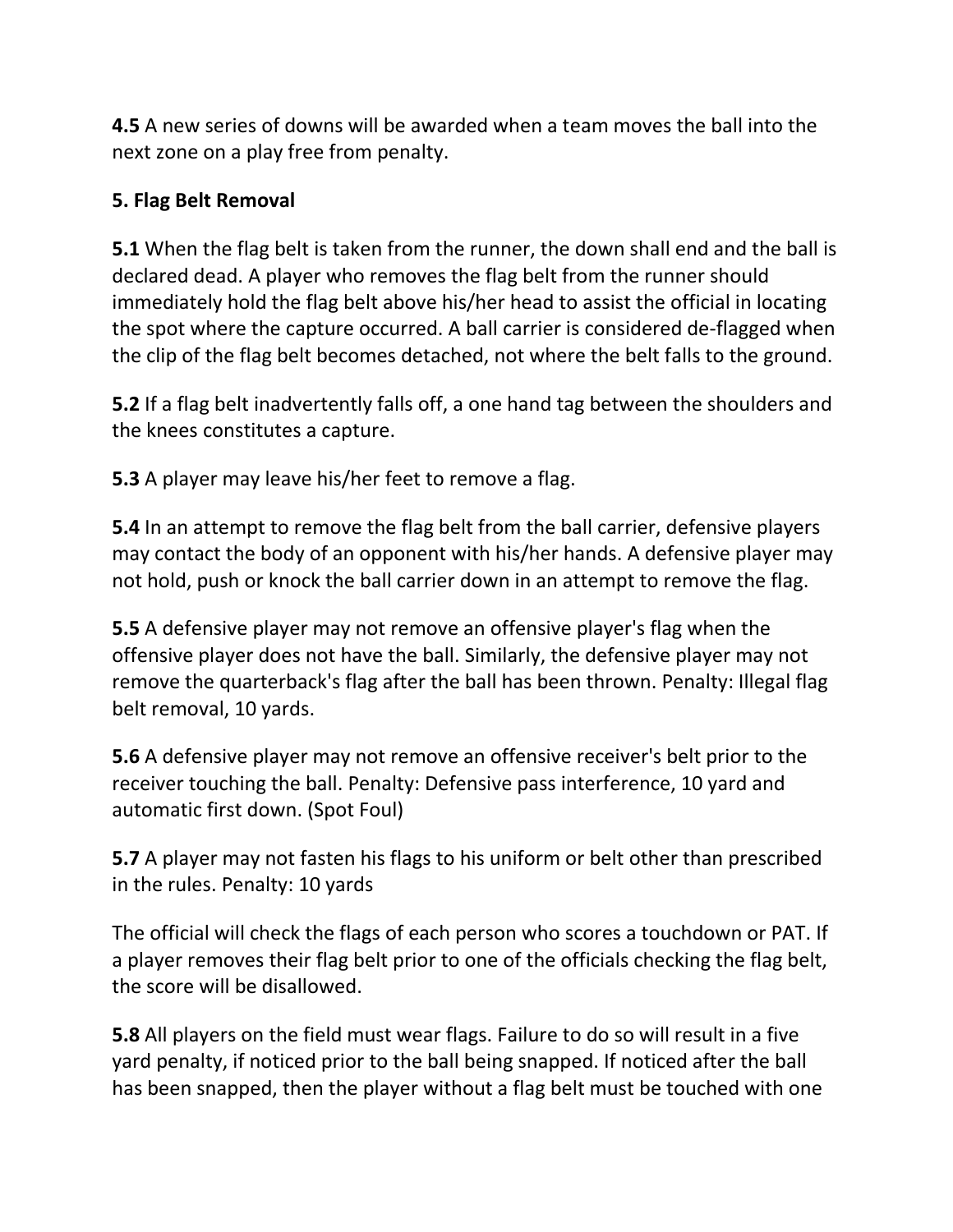hand between the shoulders and knees (after the ball has been snapped, a penalty cannot be assessed).

**5.9** Runners shall not flag guard by using their hands, arms, or the ball to deny the opportunity for an opponent to remove the flag

a. Placing or swinging the hand or arm over the flag belt to prevent an opponent from deflagging.

b. Placing the ball in possession over the flag belt to prevent an opponent from deflagging.

c. Lowering the shoulders in such a manner which places the arm over the flag belt to prevent an opponent from deflagging**.**

Penalty: Flag Guarding, 10 yards**.**

d. An offensive player may not stiff arm to ward off an opponent. Penalty: Personal Foul, 10 yards.

### **6. Dead Ball**

**6.1** A live ball becomes dead

**a** . When it goes out-of-bounds.

**b.** A legal de-flagging occurs by the defense.

**c** . The ball carrier touches the ground with any part of their body other than the hands or feet (ball is part of hand).

**d.** A touchdown, touchback, safety, or successful try is made.

**d.** A forward pass strikes the ground or is caught simultaneously by opposing players

**e.** Whenever the ball hits the ground.

1**.** A fumble.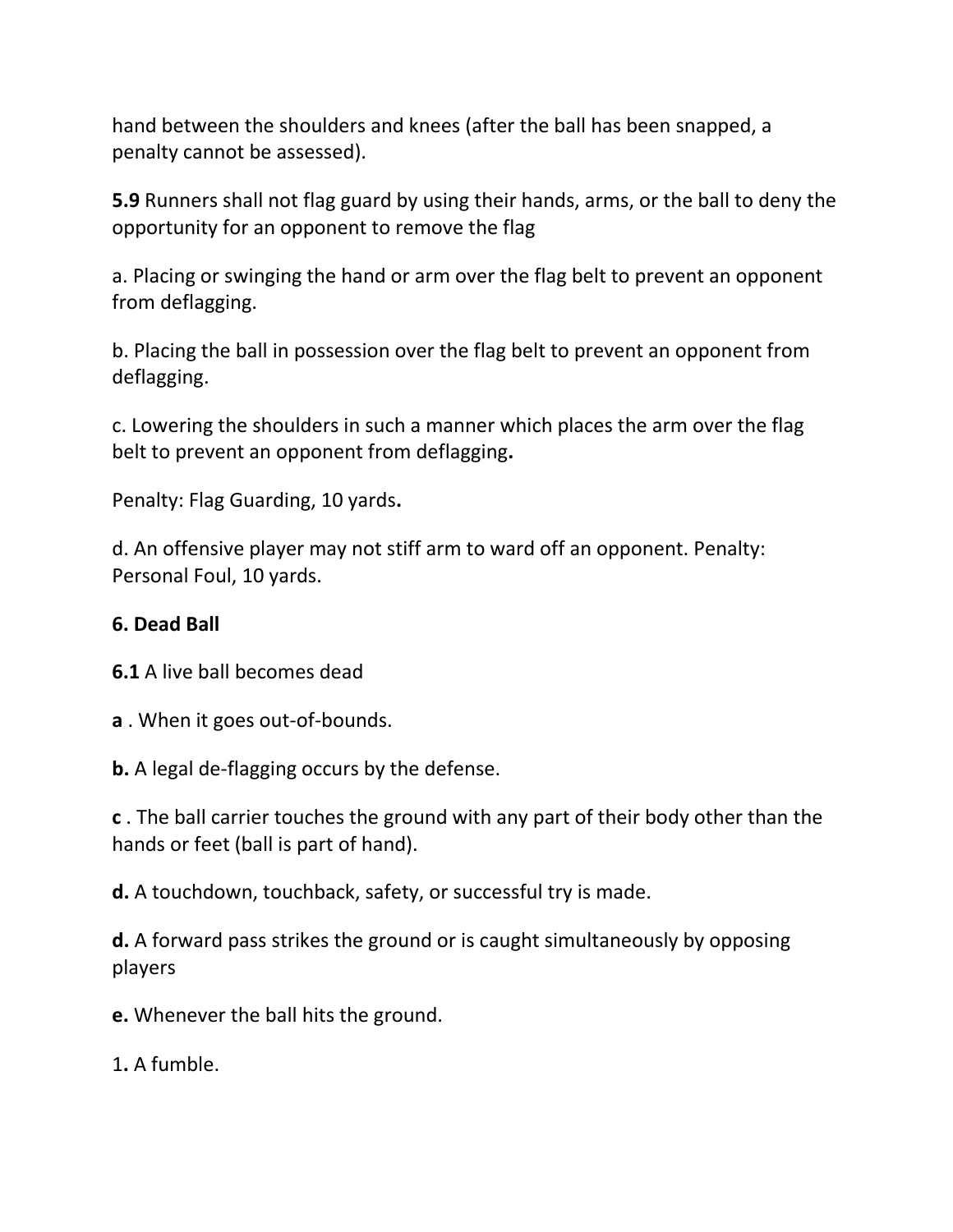2. A snap from the center touches the ground (dead at the spot where it hits the ground).

3. When a muff of a punt strikes the ground.

**f.** When an official sounds his/her whistle inadvertently during a down.

# **7. Position and Action During the Snap**

**7.1** The center, after assuming the position for the snap and adjusting the ball, may not move nor change the position of adjusting the ball, may not move nor change the position of the ball in a manner simulating the beginning of a play. The ball must be snapped in one continuous motion, not necessarily between the center's legs. The player receiving the snap must be 2 yards off the ball for a scrimmage play and for a punt.

Penalty: Illegal procedure.

**7.2** All offensive players must be momentarily within 15 yards of the ball. It must be clear who the seven offensive players are on each play. The intent of this rule is to eliminate all sleeper or hideout plays. Penalty: 10 yard penalty for illegal participation.

# **8. Motion/Shift**

**8.1** Only one offensive player may be in motion at the time of the snap. This motion must not be toward the opponents goal line. (If two or more players go in motion before the snap, then this is considered a shift and all players must come set for one full second prior to the snap).

## **9. Backward Pass and Fumbles**

A runner may pass the ball backwards or lose player possession by a fumble anytime.

**9.1** Fumbles are dead when the ball touches the ground.

**9.2** The ball is put into play by the offensive team at the point where the ball first touched the ground.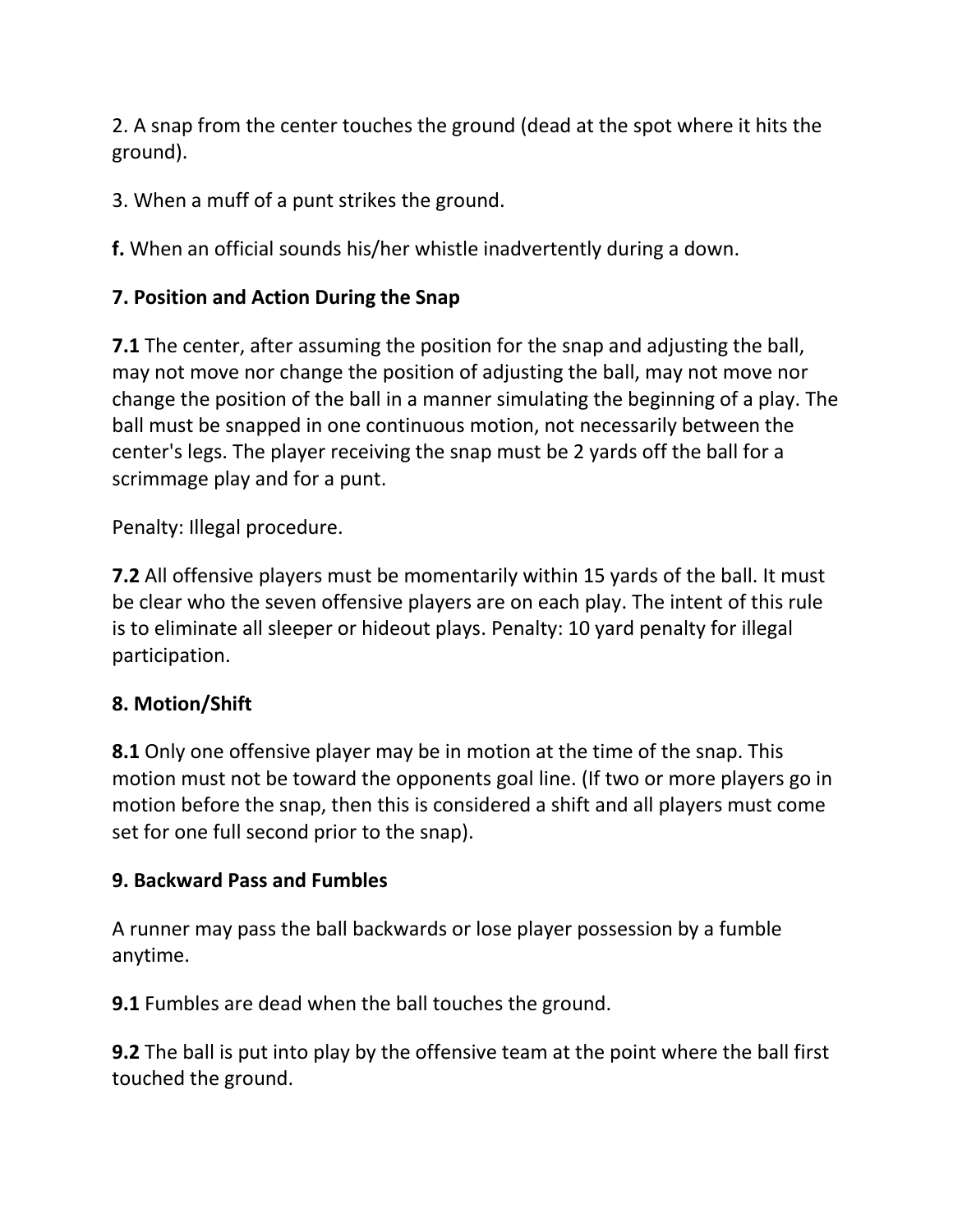**9.3** A backward pass of fumble may be caught or intercepted in flight by any player and advanced

**9.4** A backwards pass or fumble into the offensive team = s own end-zone will result in a safety. If the ball is fumbled into the opponent's end-zone the result is a touchback (opponent's ball on their 14 yard line).

# **10. Scoring Plays and Touchback**

**10.1** It is a touchdown when a loose ball is caught by a player behind the opponent = s goal line and when runner advances so that **the ball** penetrates the vertical plane of the goal line. The body does not have to cross the line.

**10.2** The player scoring the touchdown must raise his/her arms to be de-flagged by the official.

**10.3** There shall be an opportunity to score 1 point from the 3 yard line or 2 points from the 10 yard line or 3 points from the 20 yard line by running or passing. If the defense should intercept a pass, it is considered a turnover on downs.

# **11. Screen Blocking**

**11.1 Blocking,** as in regulation tackle football, is prohibited. A screen block shall take place with minimal contact. The screen blocker shall have his/her hands and arms at his/her side or behind his/her back. **Any use of the hands, arms, elbows, legs, or body to initiate contact during a screen block is illegal**. A blocker may use his/her hand or arm to break a fall or retain his/her balance. A player must be on his/her feet before, during, and after screen blocking. (A downfield screen block is allowed as long as it is similar to a pick play in basketball, blocker must be stationary) Penalty - Personal foul, 10 yards.

**11.2 Charge,** a runner shall not charge into nor contact an opponent in his/her path nor attempt to run between two opponents unless the space is such to provide reasonable chance for him/her to go through without contact. Penalty: Personal Foul, 10 yards

# **12. Putting the Ball in Play**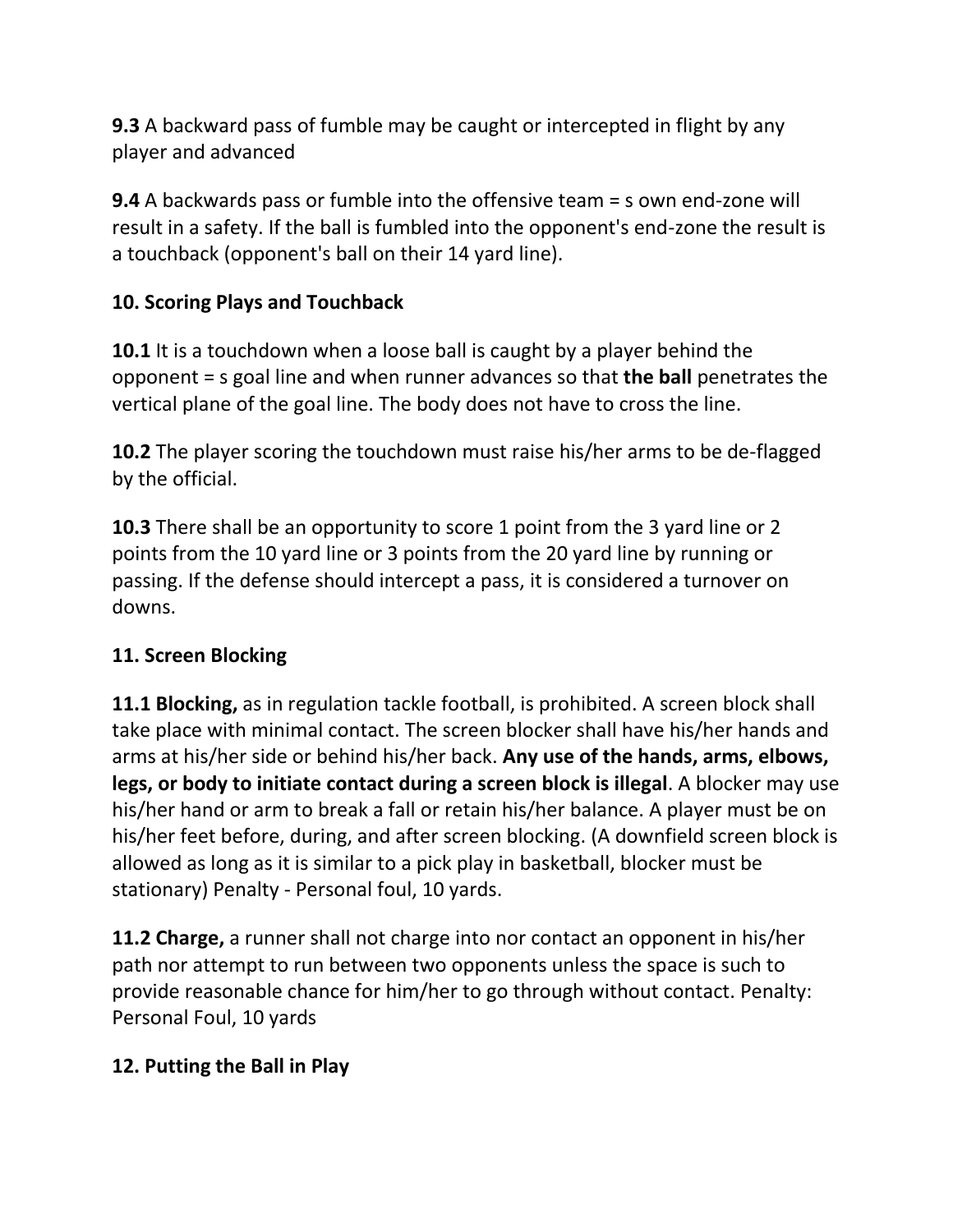The ball will be put into play by a series of downs at the appropriate spot:

**a.** After a touchdown--14 yard line.

**b.** After a safety or touchback--14 yard line.

**c.** Overtime--20 yard line.

## **13. Protected Scrimmage Kicks (Punts)**

**a.** Punts must be announced before the ball is ready for play. The kicking team must have 4 players on their line of scrimmage. Punts must be snapped from the center. The punter must be at least one yard off the line of scrimmage upon receiving the snap and must punt the ball immediately. There will be no movement by the offensive players until the ball is kicked. Penalty - 5 yards**.**

**b.** Defensive players may not enter the neutral zone until the ball is kicked. Penalty: encroachment, 5 yards.

**c.** Defensive players may jump to block the kick.

**d.** The ball is live as in regular football once it is kicked.

**e.** A fumbled punt is dead where it touches the ground.

**f.** Quick kicks and fake punts are illegal. Penalty: Unsportsmanlike conduct, 10 yards.

## **14. Legal catch**

For a legal catch the pass receiver:

**a.** Must come down with at least one foot in bounds.

**b.** A catch by any kneeling or prone inbounds player is a completion or interception.

**c.** A loss of ball simultaneously with returning to the ground **is not** a catch or interception.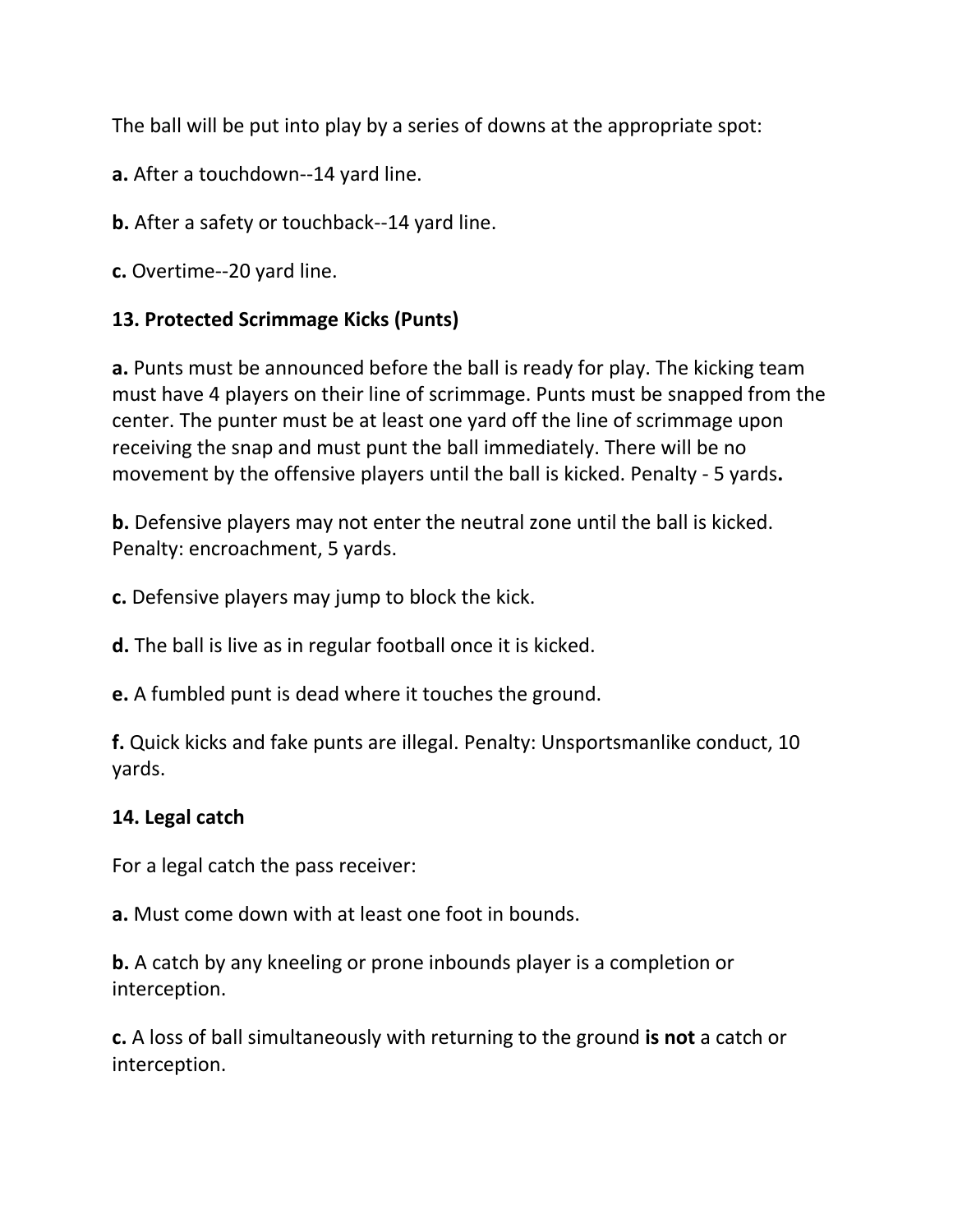## **15. Tie Game Procedure**

Tie score at the end of regulation - the field captains shall be brought together and rock ,paper, scissors (The OBU way…) will be conducted. During the playoffs, the overtime format will be repeated until a winner is declared. The winner of the rock, paper, scissors shall be given the option of either offense or defense. Each team will be given 4 downs from the same 20 yard line to score a touchdown. If the first team scores, then the second team will still have 4 downs to attempt to win or tie. If the game is still tied after the first overtime the ball will be placed at the 10 yard line to begin 1 final series of four downs. If the defensive team intercepts a pass it will be considered a turnover on downs. Conversion attempts will be held as in regulation play. Each team is entitled to one time-out per overtime period. If after two overtimes the game is still tied it will be declared a tie.

(Playoffs-Format will be repeated until a winner is determined)

## **16. Player Conduct**

**16.1** No player shall commit the following acts: Penalty: Unsportsmanlike Conduct, 10 yards. If flagrant the offender shall be disqualified.

**a.** Intentional kick the ball.

b. Intentionally kicking at any opposing player.

c. Intentionally swinging an arm, hand or fist at any opposing player.

**16.2** Prohibited acts: Penalty: Unsportsmanlike Conduct, 10 yards. If flagrant the offender shall be disqualified.

a. Disrespectfully addressing an official.

b. Using profanity, taunting, insulting or vulgar language or gestures.

c. Intentionally contacting a game official physically during the game.

d. Fighting an opponent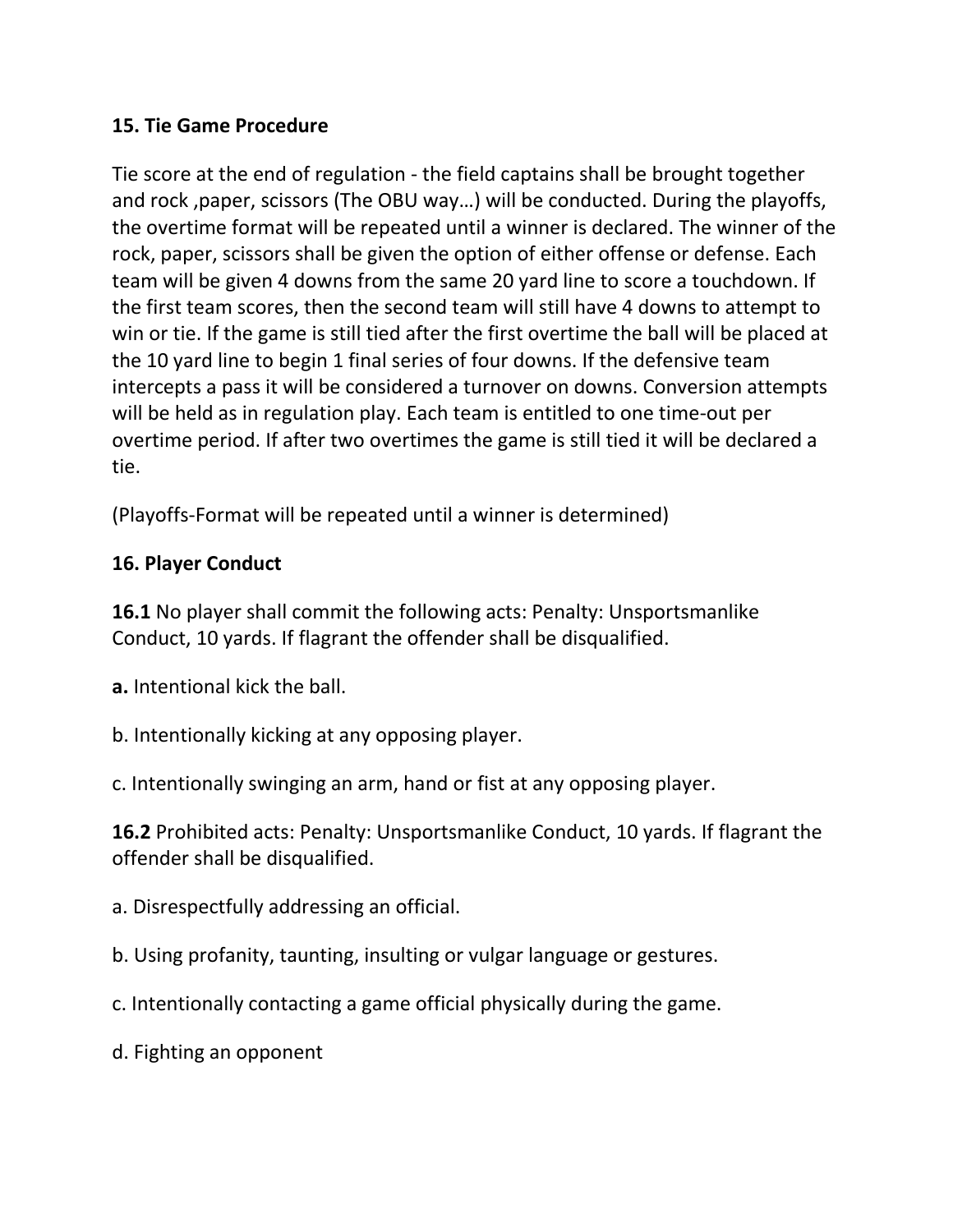**16.3** Personal Fouls: Penalty: 10 yards, and if flagrant, the offender will be disqualified.

a. Punch, strike, strip, steal or attempt to steal the ball from a player in possessions**.**

b. Trip an opponent

c. Contact an opponent who is on the ground.

d. Throw the runner to the ground.

e. Deliberately drive or run into a defensive player**.**

f. Clip an opponent.

g. Tackle the runner.

## **17. Clarification**

**17.1** Any contact with the quarterback is considered roughing the passer. Penalty: 10 yards and automatic first down.

**17.2** Pushing a receiver/defender is not allowed. Penalty: Illegal use of hands, 10 yards.

**17.4** Any dead-ball penalty on the defense occurring during a touchdown or a successful PAT will be assessed on the next play from scrimmage at the 14 yard line.

**17.4** When an inadvertent whistle is blown by an official, the ball is dead at the point when the whistle was blown. The team against which the inadvertent whistle was blown dead has the option of accepting the play or replaying the down.

**17.5** Spiking, taunting, and any intentional antagonizing of the opposing team will be considered unsportsmanlike conduct.

Penalty: 10 yards.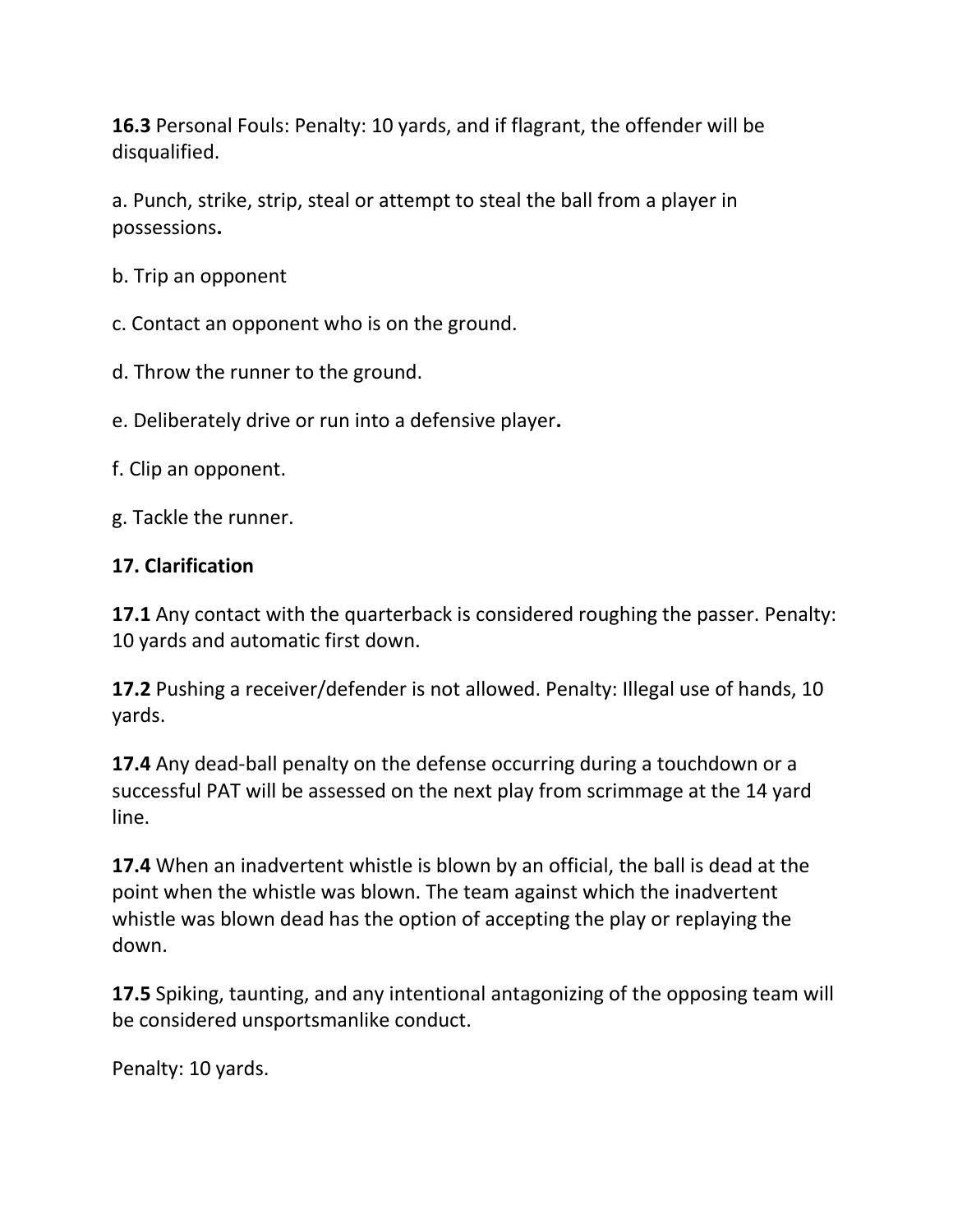**17.6** The offensive team is responsible for retrieving the ball to an official at the line of scrimmage. However, the offensive team may bring the ball into the huddle in an attempt to keep the ball dry.

**17.7** Each member of a team is eligible to receive a pass unless the player voluntarily goes out of bounds during the play.

8. No player shall attempt to steal the ball, trip an opponent, contact an opponent who is on the ground, make unnecessary contact with an opponent, deliberately dive or run into an opponent or tackle the ball carrier or push the ball carrier out of bounds to stop the play. Penalty: Personal foul, 10 yard (flagrant offenders will be ejected).

# **Summary of Fouls and Penalties**

# **Loss of 5 Yards:**

- 1. Required equipment worn illegally.
- 2. Delay of game.
- 3. Illegal snap.
- 4. False start.
- 5. Encroachment.
- 6. Illegal procedures.
- 7. Illegal forward pass (5 yards from point of pass and loss of down).
- 8. Intentional grounding (5 yards from point of pass and loss of down).

9. Helping the runner: the runner shall not grasp a teammate or be grasped, pulled or pushed by a teammate.

- 10. Unfair tactics.
- 11. Offensive player not within 15 yards of ball.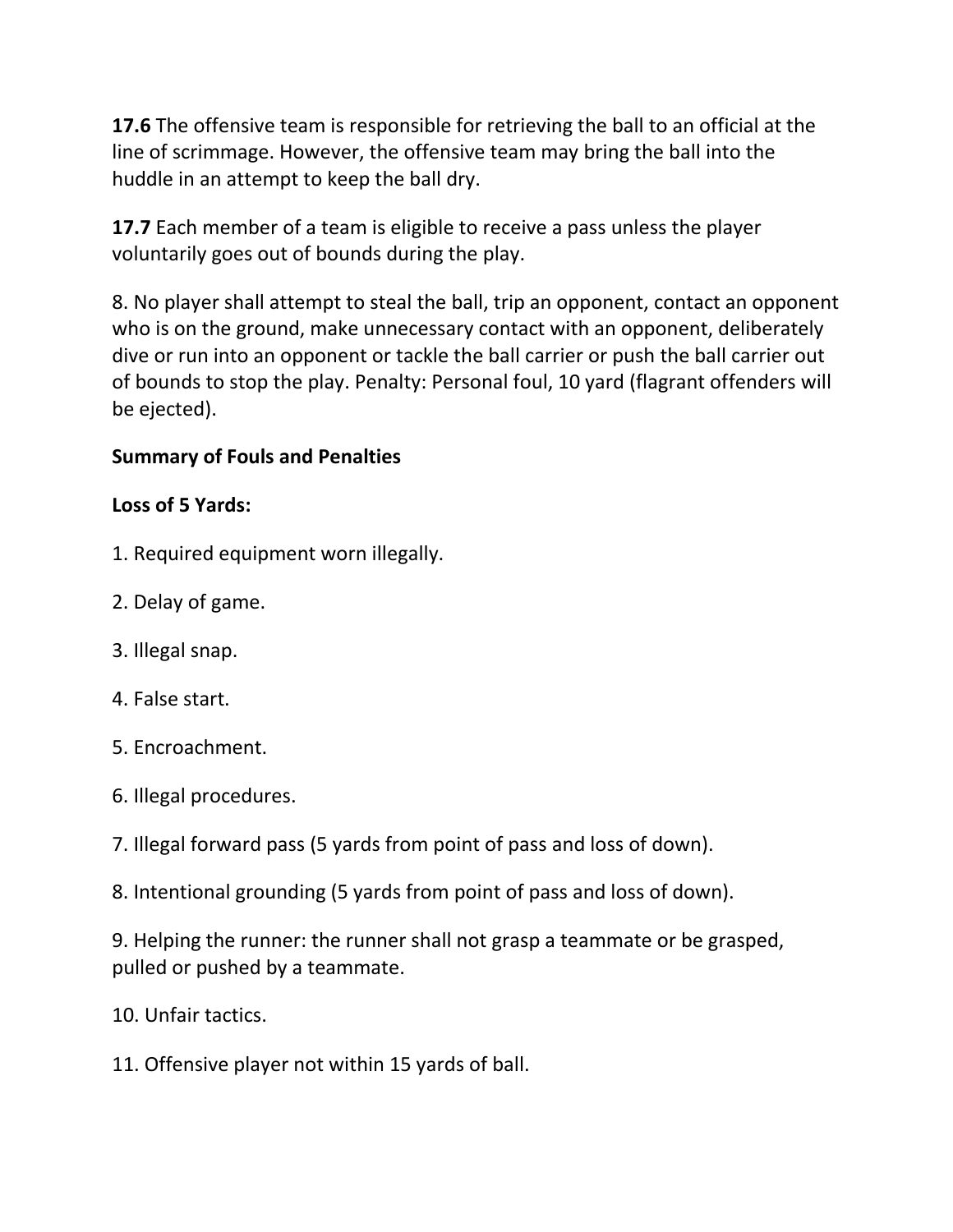12. Illegal Shift.

## **Loss of 10 Yards**

1. Delaying the start of either half.

2. Two or more consecutive encroachments during same interval between downs. The initial encroachment is a 5 yard penalty.

- 3. Illegal participation.
- 4. Offensive pass interference. (Loss of down).
- 5. Defensive pass interference. (Automatic 1st down).
- 6. Illegally secured belt on touchdown. (Revoke touchdown and loss of down).
- 7. Unsportsmanlike conduct.
- 8. Spiking the ball or not returning the ball to the official during the dead ball.
- 9. Attempt to steal the ball from the carrier.
- 10. Hurdling.
- 11. Unnecessary contact of any sort.
- 12. Roughing the passer (Automatic 1st down).
- 13. Defensive use of hands.
- 14. Guarding the flag belt (and stiff arming).
- 15. Illegal batting.
- 16. Illegal flag belt removal.
- 17. Personal foul.
- 18. Flagrant Unsportsmanlike conduct. (Disqualification).